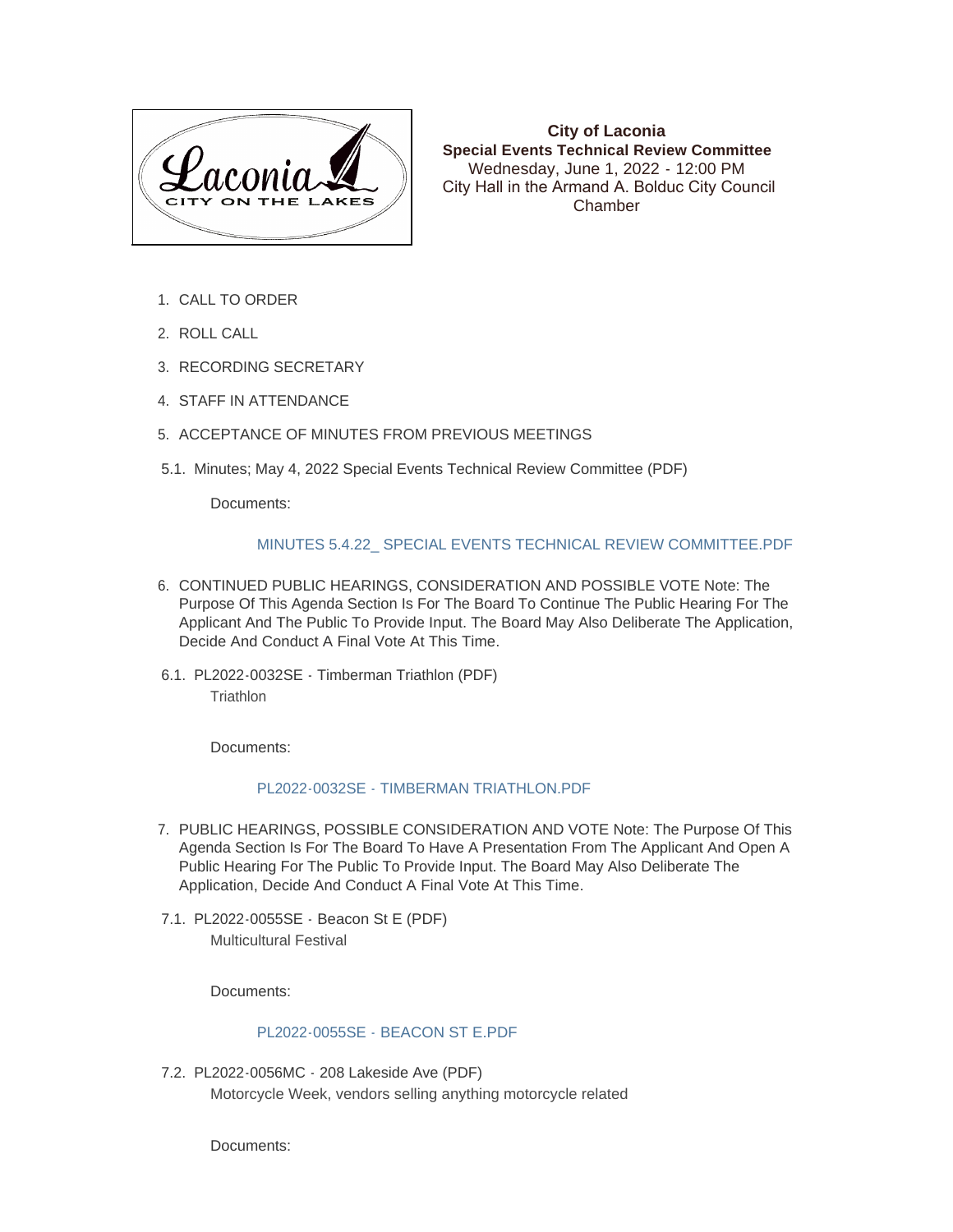## [PL2022-0056MC - 208 LAKESIDE AVE.PDF](https://www.laconianh.gov/AgendaCenter/ViewFile/Item/20849?fileID=43547)

PL2022-0059MC - 97 Endicott St N (PDF) 7.3. Temporary Campground

Documents:

# [PL2022-0059MC - 97 ENDICOTT ST.PDF](https://www.laconianh.gov/AgendaCenter/ViewFile/Item/20841?fileID=43532)

PL2022-0063MC - 9 Veterans Sq (PDF) 7.4. Motorcycle Week, bike show and food contest

Documents:

## [PL2022-0063MC - 9 VETERANS SQ.PDF](https://www.laconianh.gov/AgendaCenter/ViewFile/Item/20847?fileID=43545)

PL2022-0064MC - 1208-1212 Weirs Blvd (PDF) 7.5. Motorcycle Week, parking and vendor space

Documents:

#### [PL2022-0064MC - 1208-1212 WEIRS BLVD.PDF](https://www.laconianh.gov/AgendaCenter/ViewFile/Item/20846?fileID=43544)

PL2022-0065MC - 38 Enditcott St N (PDF) 7.6. Motorcycle Week, vendor displays for Motorcycle Week

Documents:

## [PL2022-0065MC - 38 ENDITCOTT ST N.PDF](https://www.laconianh.gov/AgendaCenter/ViewFile/Item/20850?fileID=43548)

PL2022-0066MC - 28-36 Endicott St E (PDF) 7.7. Motorcycle Week, event parking

Documents:

# [PL2022-0066MC - 28-36 ENDICOTT ST E.PDF](https://www.laconianh.gov/AgendaCenter/ViewFile/Item/20848?fileID=43546)

PL2022-0062ID - 915 North Main St (PDF 7.8. Independence Day; Bands, parade, vendors, fireworks

Documents:

## [PL2022-0062ID - 915 NORTH MAIN ST.PDF](https://www.laconianh.gov/AgendaCenter/ViewFile/Item/20852?fileID=43556)

PL2022-0067MC - 1193 Weirs Beach Blvd (PDF) 7.9. Vendor location

Documents:

[PL2022 - 0067MC - 1193 WEIRS BEACH BLVD.PDF](https://www.laconianh.gov/AgendaCenter/ViewFile/Item/20961?fileID=43569)

8. OTHER BUSINESS